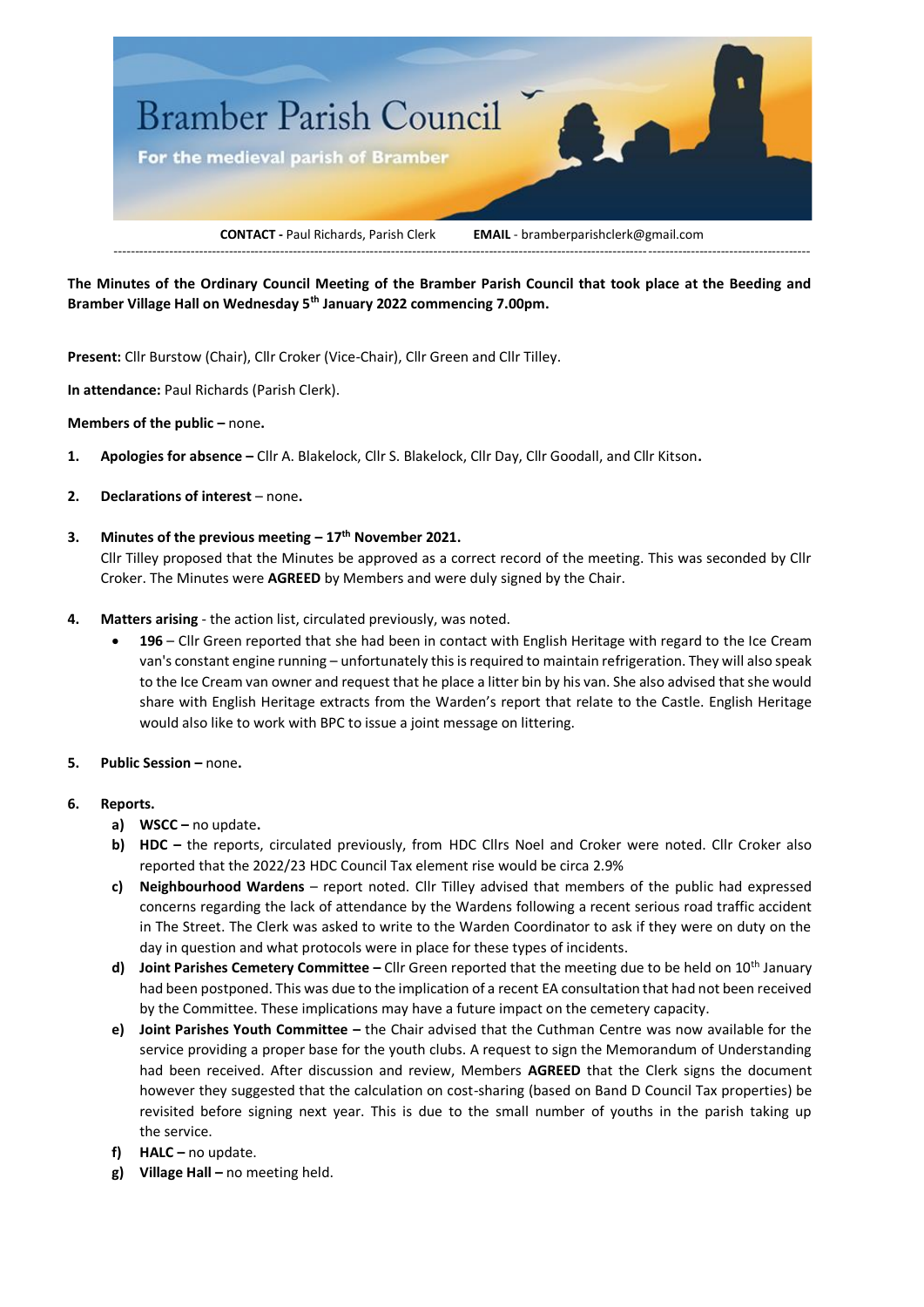**h) Website –** visitor numbers increased in the month.

### **7. Highways and Public Rights of Way.**

- Cllr Croker presented proposals for vehicular passing places in Maudlin Lane between Maudlin Farm and the A283, circulated previously. He suggested that, for the proposed scheme to be accepted for consideration by WSCC, a resident's consultation would be needed; and
- The Chair referred to the recent clearance of foliage in Maudlin Lane and asked the Clerk to contact WSCC regarding feedback on the works.

# **8. Finance and General Purposes.**

- a) **Payments for December 2021 -** Members **AGREED** that the payments for December 2021 be paid (see appendix A for the payments schedule).
- b) **2022/23 draft budget –** after discussion and review the Members **AGREED** the 2022/23 budget.
- c) **2022/23 Precept** after discussion and review the Members AGREED the 2022/23 Precept of £28,141.41. The budget and Precept schedules are attached at Appendix B.

# **9. Planning.**

- a) **Applications.**
	- **SDNP/21/05645/LDE - Annington Farm, The Granary, Botolphs Road, Bramber -** Application to confirm the continuous use of building for a dwelling house for a period in excess of ten years (Lawful Development Certificate Existing).
		- After review and consideration, Members agreed, unanimously, to **NOT COMMENT** on the application.
	- **SDNP/21/06042/APNB - Staples Barn, Annington Road, Bramber - Prior notification for the creation of a new cattle shed to both house live-stock and to facilitate and support calving.** After review and consideration, Members agreed, unanimously, to **NOT COMMENT** on the application based on the decision by SDNPA on 17/12/2022.
- b) **Decisions** 
	- **WITHDRAWN DC/21/2433 - Field View, Clays Hill, Bramber -** Erection of a replacement boundary wall and railings to front the property.
	- **PERMITTED - DC/21/2547 -** The Old Priory, The Street, Bramber Fell 1 x laurel, Surgery to x1 Conifer Screen, x1 Bay (works to trees in conservation area) workshop facilities and ancillary accommodation to existing outdoor swimming pool (Listed Building Consent).
- 10. **Neighbourhood Plan** no update.
- **11. Consultations –** Members noted the request for consultation from the Fire & Rescue service.
- 12. Message from the Chair deferred until the next meeting.
- **13. Public Toilet -** The Clerk advised that a locksmith had replaced the electronic lock.

#### **14. Environment.**

- The Chair reported that she had met, informally, with the Chair of Steyning PC to discuss options for Clays Field. Members **AGREED** that a joint Working Group be established. She would liaise with the Steyning PC Chair to arrange;
- The Chair reported that the Christmas Carol Service was well attended, and that the Tollgate had provided refreshments;
- Cllr Tilley advised that WSCC may be attending to the broken bollard in The Street as it had been marked with white paint - an indicator that works may commence;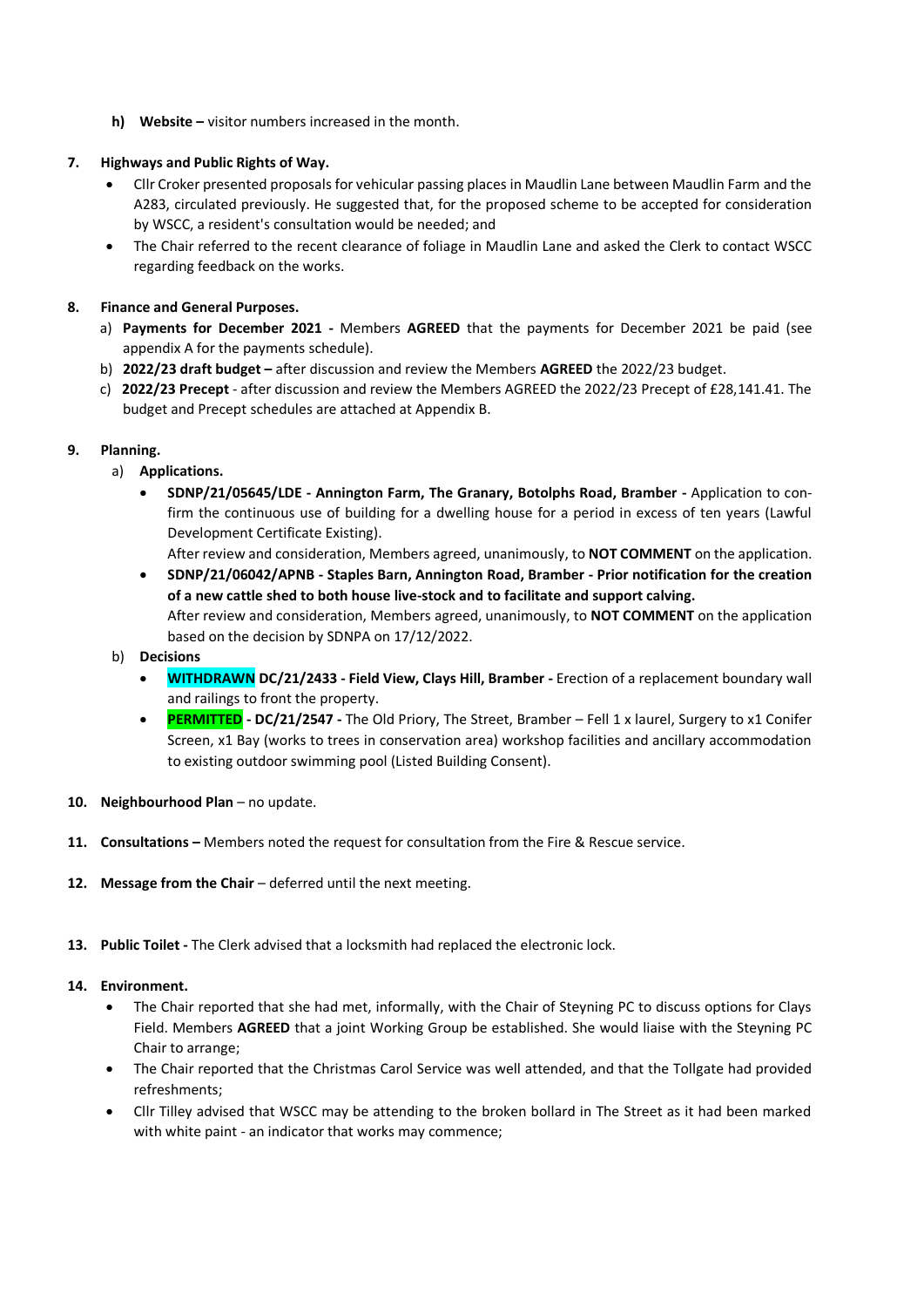- Cllr Tilley advised that another bollard (outside the Indian restaurant) had been damaged. Vehicles were now cutting the corner and encroaching dangerously onto the pedestrian area. He had reported this to WSCC as had Cllr Croker;
- Cllr Tilley had received reports that the benches outside the Indian restaurant need repainting. He understood that BPC had the responsibility to paint them. The Clerk was asked to arrange the necessary works;
- Cllr Tilley had received requests for the parish to organise defibrillator training. The Clerk was asked to arrange and check on maintenance arrangements for the devices; and
- The Chair asked if the notice boards could be repaired or refurbished. The Clerk advised that budget sums were available. He was asked to commission the works.

#### **15. Climate Emergency and Steyning Greening 2030.**

- **a) Steyning Greening** no update.
- **b) 20 mph zone project –** no update 2021.

#### **16. Correspondence – as from 1st December 2021**

| <b>DATE</b> | <b>FROM</b>                  | <b>SUBJECT</b>                              |
|-------------|------------------------------|---------------------------------------------|
| 1/12        | <b>HDC</b>                   | 5-year land supply                          |
| 3/12        | <b>HDC</b>                   | Response to Gatwick's second runway         |
| 9/12        | <b>Sussex Police</b>         | Break-in, The Street, Bramber               |
| 9/12        | <b>HDC</b>                   | Covid advice                                |
| 10/12       | <b>WSCC Highways</b>         | Emergency TRO - Clays Hill/Maudlin Lane     |
| 13/12       | HDC.                         | Climate update                              |
| 13/12       | <b>Bramber Society</b>       | Flower basket costs                         |
| 13/12       | <b>HALC</b>                  | Minutes and presentation from last meeting  |
| 15/12       | <b>WSALC</b>                 | Guidance on virtual meetings - write to MP! |
| 16/12       | Wardens                      | November 2021 report                        |
| 23/12       | <b>HDC Warden Supervisor</b> | Change of mobile number                     |

In regard to guidance on virtual meeting, the Chair agreed to draft a letter for BPC to send to the local MP.

#### **17. Items for inclusion on the next Agenda.**

- Chair's leaflet;
- English Heritage and Castle updates; and1
- Lost Railway Virtual Museum Project.

#### **18. Date of the next meetings.**

- Ordinary Meeting  $-16<sup>th</sup>$  February 2022 at the Beeding and Bramber Village Hall; and
- Planning Meeting TBA subject to receipt of planning applications.

The meeting closed at 20:05.

Signed…………………………………………………………………………………………………………… Chairman

Date……………………………………………………………………………………………………………….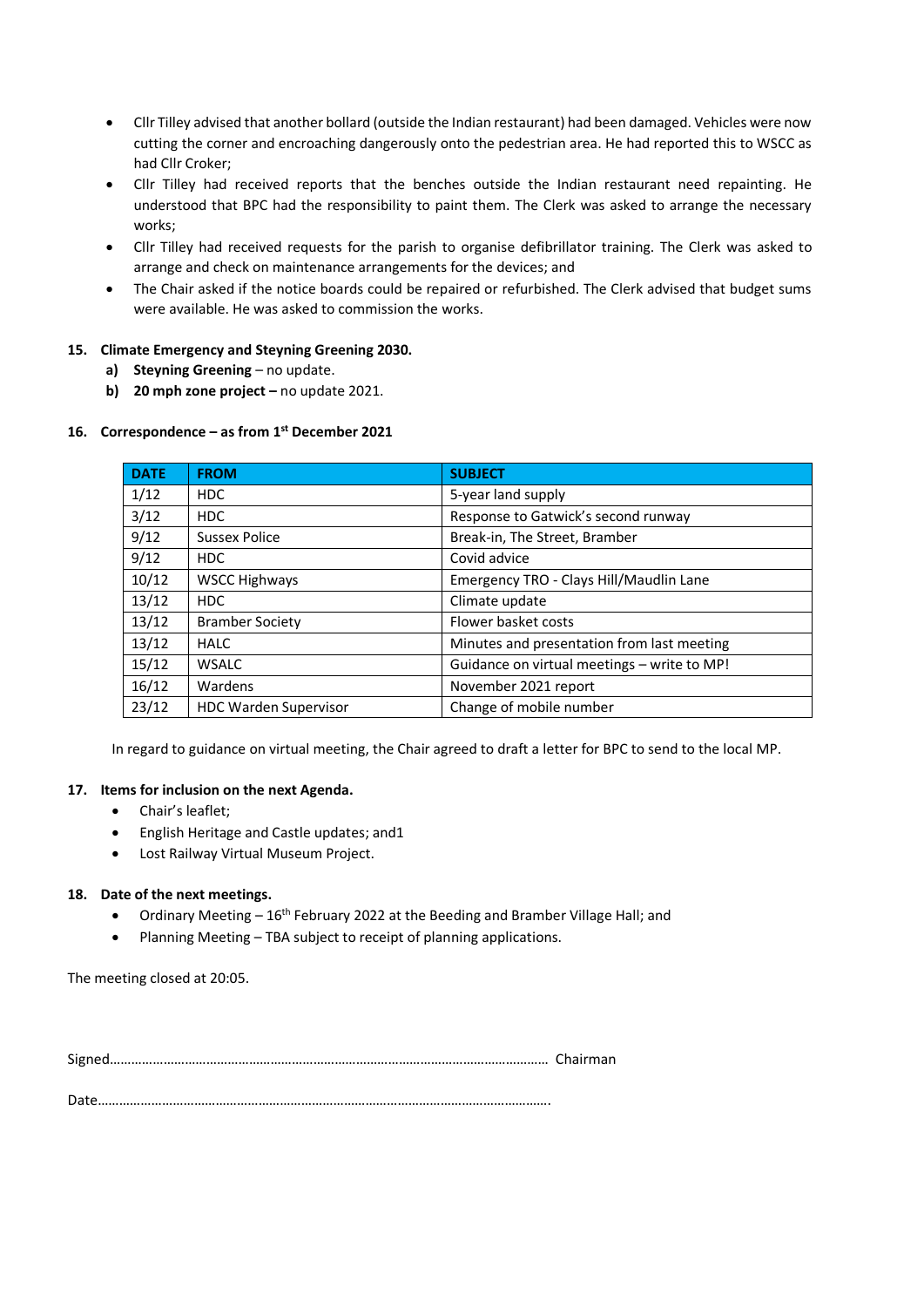# **Appendix A – Payments Schedule**

| Payments 5th January 2022               |                                          |                  |                |   |          |  |  |
|-----------------------------------------|------------------------------------------|------------------|----------------|---|----------|--|--|
| <b>Approved at last meeting</b>         | <b>Invoiced Services</b>                 | Voucher          | <b>Chq Nos</b> |   | Amount   |  |  |
| <b>EDF</b>                              | Electricity to public toilet - NOV 2021  | 82               | DD             | £ | 22.00    |  |  |
| Julie Bakter                            | Toilet cleaning (6 weeks)                | 81               | <b>BACS</b>    | £ | 216.00   |  |  |
| Paul Richards                           | Mileage - Sept to Dec (160 miles)        | 83               | <b>BACS</b>    | £ | 72.00    |  |  |
| Paul Richards                           | Toilet opening hours sign                | 84               | <b>BACS</b>    | £ | 49.56    |  |  |
| Paul Richards                           | Toilet soap - Wallgate                   | 85               | <b>BACS</b>    | £ | 79.78    |  |  |
| Paul Richards                           | November salary                          | 86               | <b>BACS</b>    | £ | 507.65   |  |  |
| <b>HMRC</b>                             | PAYE and NI - Nov 2021                   | 87               | <b>BACS</b>    | £ | 133.60   |  |  |
| <b>NEST</b>                             | Clerk's pension - Nov 2021               | 88               | <b>BACS</b>    | £ | 80.15    |  |  |
| <b>Perry Electrics</b>                  | Fit light and re-programme timer         | 89               | <b>BACS</b>    | £ | 187.20   |  |  |
| Beeding & Bramber Village Hall          | June/July/Sept meetings - not processed  | 66               | <b>BACS</b>    | £ | 49.59    |  |  |
| Sussex Clubs for Young People           | Oct to Dec 2021 services                 | 90               | <b>BACS</b>    | £ | 1,040.27 |  |  |
| Sussex Clubs for Young People           | Jan 2021 to March 2022 services          | 91               | <b>BACS</b>    | £ | 1,040.27 |  |  |
| <b>EDF</b>                              | Electricity to public toilet - DEC 2021  | 92               | DD             | £ | 22.00    |  |  |
| PCC of Beeding & Bramber with Boltolphs | Contribution to Castle floodlights 2021  | 93               | <b>BACS</b>    | £ | 50.00    |  |  |
| <b>Chichester Payroll Services</b>      | Payroll fees Nov 2021                    | 94               | <b>BACS</b>    | £ | 15.00    |  |  |
|                                         |                                          |                  |                |   |          |  |  |
|                                         |                                          |                  |                | £ | 3.255.07 |  |  |
| Income since last meeting               | Amount                                   |                  |                |   |          |  |  |
| None                                    | £                                        |                  |                |   |          |  |  |
|                                         |                                          |                  |                |   |          |  |  |
| <b>TOTAL INCOME</b>                     | £<br>$\blacksquare$                      |                  |                |   |          |  |  |
|                                         |                                          |                  |                |   |          |  |  |
| <b>BALANCES ON ACCOUNT</b>              |                                          |                  |                |   |          |  |  |
| <b>Current Account (Treasurers)</b>     | £<br>16,218.05                           | As at 04/01/2022 |                |   |          |  |  |
| <b>EARMARKED RESERVES</b>               |                                          |                  |                |   |          |  |  |
| NHP reserve                             | £<br>380.00                              |                  |                |   |          |  |  |
|                                         |                                          |                  |                |   |          |  |  |
| <b>AVAILABLE RESERVES</b>               | £<br>15,838.05                           |                  |                |   |          |  |  |
|                                         |                                          |                  |                |   |          |  |  |
| PAID SINCE LAST MEETING (To approve)    | <b>Invoiced Services</b>                 | Voucher          | <b>Chq Nos</b> |   | Amount   |  |  |
| None                                    |                                          |                  |                | £ |          |  |  |
| <b>TO APPROVE</b>                       | <b>Invoiced Services</b>                 |                  |                |   |          |  |  |
| Paul Richards                           | December salary                          | 95               | <b>BACS</b>    | £ | 507.65   |  |  |
| <b>NEST</b>                             | Clerk's pension - Dec 2021               | 96               | <b>BACS</b>    | £ | 80.15    |  |  |
| <b>HMRC</b>                             | PAYE and NI - Dec 2021                   | 97               | <b>BACS</b>    | £ | 133.60   |  |  |
| <b>Chichester Payroll Services</b>      | Payroll fees Dec 2021                    | 98               | <b>BACS</b>    | £ | 15.00    |  |  |
| Beeding & Bramber Village Hall          | Nov 2021 meeting                         | 99               | <b>BACS</b>    | £ | 16.53    |  |  |
| Thomas Locksmiths                       | Repair electronic lock                   | 100              | <b>BACS</b>    | £ | 102.00   |  |  |
| Julie Baxter                            | Toilet cleaning December 2021            | 101              | <b>BACS</b>    | £ | 144.00   |  |  |
| <b>EDF</b>                              | Electricity to public toilet - JAN 2021  | 102              | DD             | £ | 22.00    |  |  |
| <b>REGULAR PAYMENTS</b>                 |                                          |                  |                | £ | 1,020.93 |  |  |
| EDF                                     | Electricity to public toilet - FEB 2022  |                  | DD             | £ | 22.00    |  |  |
|                                         |                                          |                  | <b>TOTAL</b>   | £ | 22.00    |  |  |
|                                         |                                          |                  |                |   |          |  |  |
|                                         | Position at bank on 04/01/2022           | £<br>16,218.05   |                |   |          |  |  |
|                                         | Uncleared                                | £                |                |   |          |  |  |
|                                         | New payments to approve                  | ٠£<br>1,042.93   |                |   |          |  |  |
|                                         | CASHFLOW POSITION AS AT 04/01/2022       | £<br>15,175.12   |                |   |          |  |  |
|                                         | Earmarked reserves                       | ٠£<br>380.00     |                |   |          |  |  |
|                                         | RESERVE/BUDGET POSITION AS AT 04/01/2022 | 14,795.12<br>£   |                |   |          |  |  |